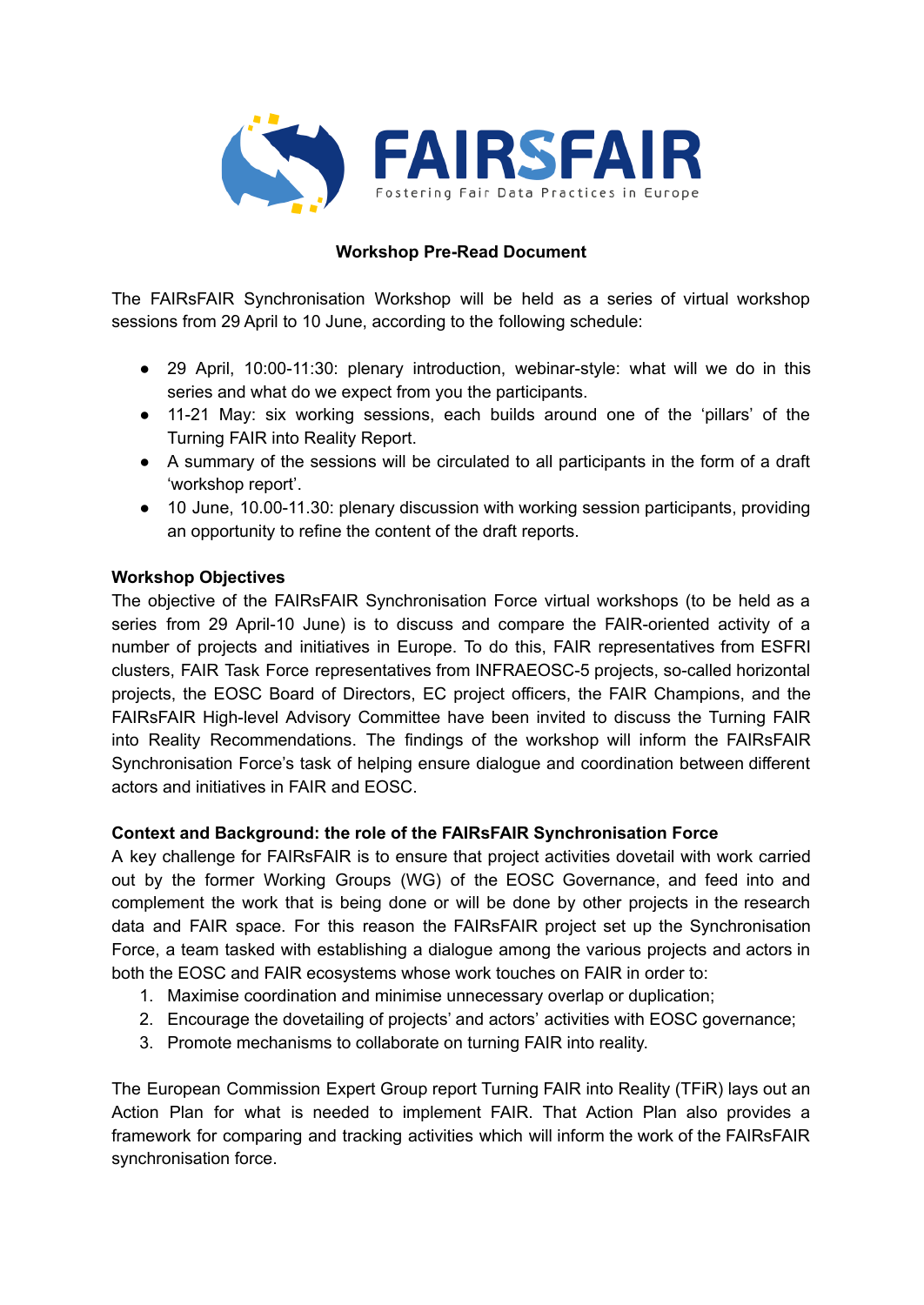The objective of the Synchronisation Force, and the specific focus of the third workshop, is to try to understand how actors within the EOSC and FAIR ecosystems are addressing the TFiR recommendations; and responding to and implementing the TFiR Action Plan. By examining their activities in relation to the TFiR recommendations, FAIRsFAIR will report in the White Paper on progress towards implementing the recommendations; likewise any gaps can be identified.

A first workshop, held in Budapest, 25 November 2019, explored interaction between FAIRsFAIR and the five established EOSC Working Groups. The report, structured around the themes of those Working Groups is available at [https://doi.org/10.5281/zenodo.3629159.](https://doi.org/10.5281/zenodo.3629159)

A second workshop, held as a virtual series of working sessions between April and June 2020, broadened the engagement with other projects and actors in the EOSC ecosystem. In line with the findings of the first report, the second workshop placed greater focus on 'clustering activities and outputs around recommendations from the Turning FAIR into Reality report'. The report, with an inventory of activities and recommendations against the TFiR background, is available at <https://doi.org/10.5281/zenodo.3953979>**.**

The objective of the current, third, workshop is to learn about progress against last year's inventory.

## **Activities for the Virtual Working Sessions**

The virtual working sessions are structured according to the 'pillars' of recommendations laid out in the TFiR [report](https://ec.europa.eu/info/sites/info/files/turning_fair_into_reality_1.pdf) (p.17):



Throughout the workshop series we will use this [overview](https://docs.google.com/spreadsheets/d/1gFm3XK4JEN5rdKEpq1HWpJM6iurckf6EByevXxR6wmE/edit#gid=1061357986) to match the current activities against the TFiR [recommendations](https://docs.google.com/spreadsheets/d/1gFm3XK4JEN5rdKEpq1HWpJM6iurckf6EByevXxR6wmE/edit#gid=1061357986).

1. Core Concepts: FAIR Digital Objects and technical components of the FAIR ecosystem 2. FAIR Culture: agreements on data availability and description, data management plans, recognition and reward, policies